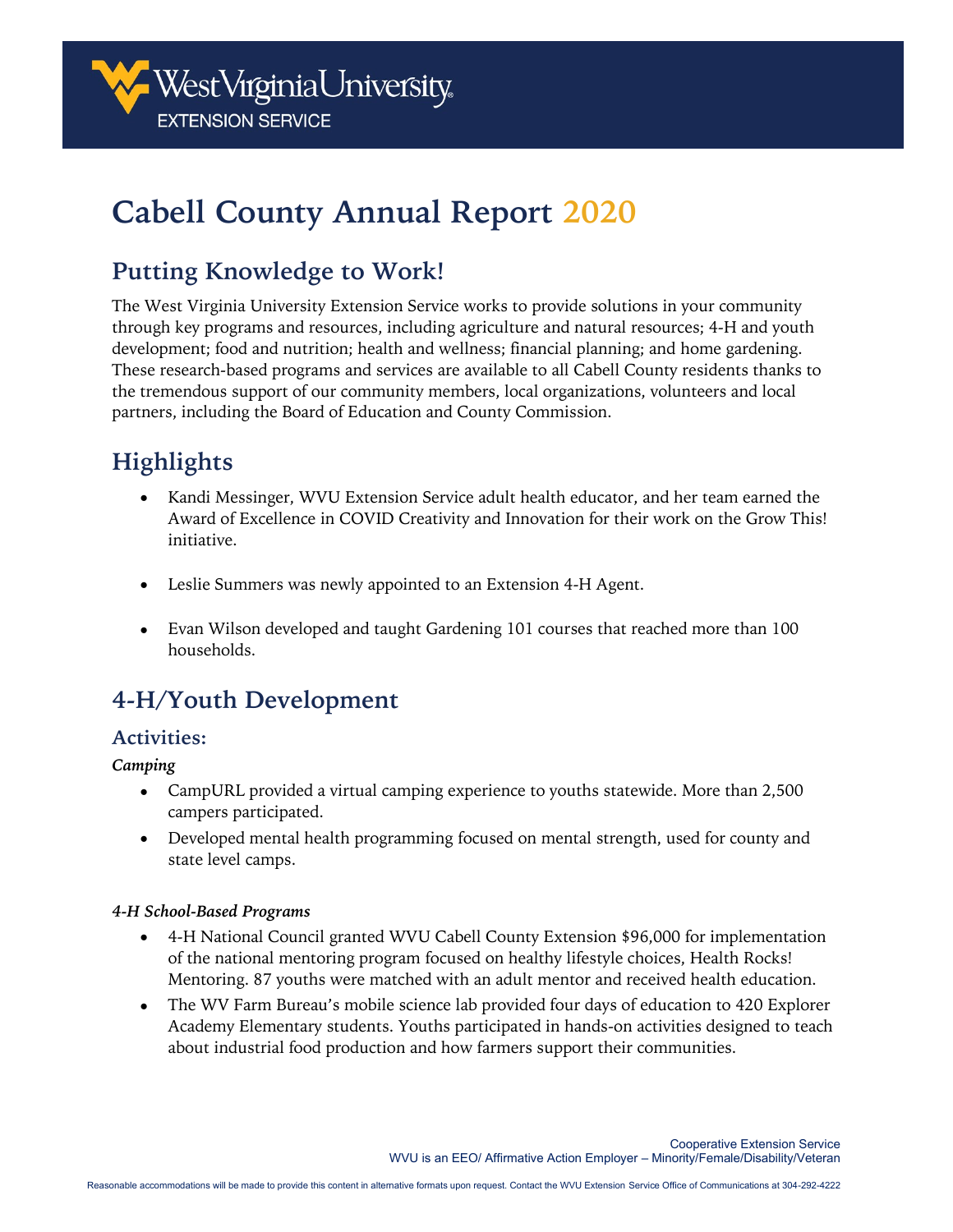#### **Cabell County Report 2020**

• 55 teachers were provided pins with a picture of them without a mask to help students recognize their face. 95% of teachers believed that the button helped students transition to school with mask mandates.

#### *Special Interest Programs*

- The beautification of Cabell County Courthouse lawn took place thanks to a collaboration with the Cabell County Commission and Master Gardeners to revitalize the heirloom rose garden and create a seasonal flower garden.
- One new online 4-H club, The Bookworm Club, was developed to read bedtime stories to youths. Over the course of the six-week series, we had 2,696 views and 70 post likes.
- Two undergraduate interns from Marshall University received professional experience and college course credit for work and study in our office.

## **Agriculture and Natural Resources**

#### *Youth Agriculture*

- Local principals were provided with the information for students to complete the ATV Safety Institute e-course when schools were closed in spring 2020.
- Online 4-H project workshops were taught on record keeping, poultry and rabbit projects.

#### *Educational Workshops*

- A Gardening 101 virtual course reached100 households.
- Mid-Ohio Valley AgZooms Pesticide Training had 30 adult participants.
- Farmers Market Nutrition Voucher Training
- Pesticide training at the Huntington Housing Authority

#### *Cabell County Master Gardeners*

Had 15 individuals sign up for the 2020 MGIT Course. Three completed their certifications after completing the course online and tests.

After losing two Presidents, we were able to keep the group together and continue to host monthly meetings via Zoom.

- Completed 418.5 hours of volunteer work
- Completed 720 hours of educational hours
- Total value \$30,974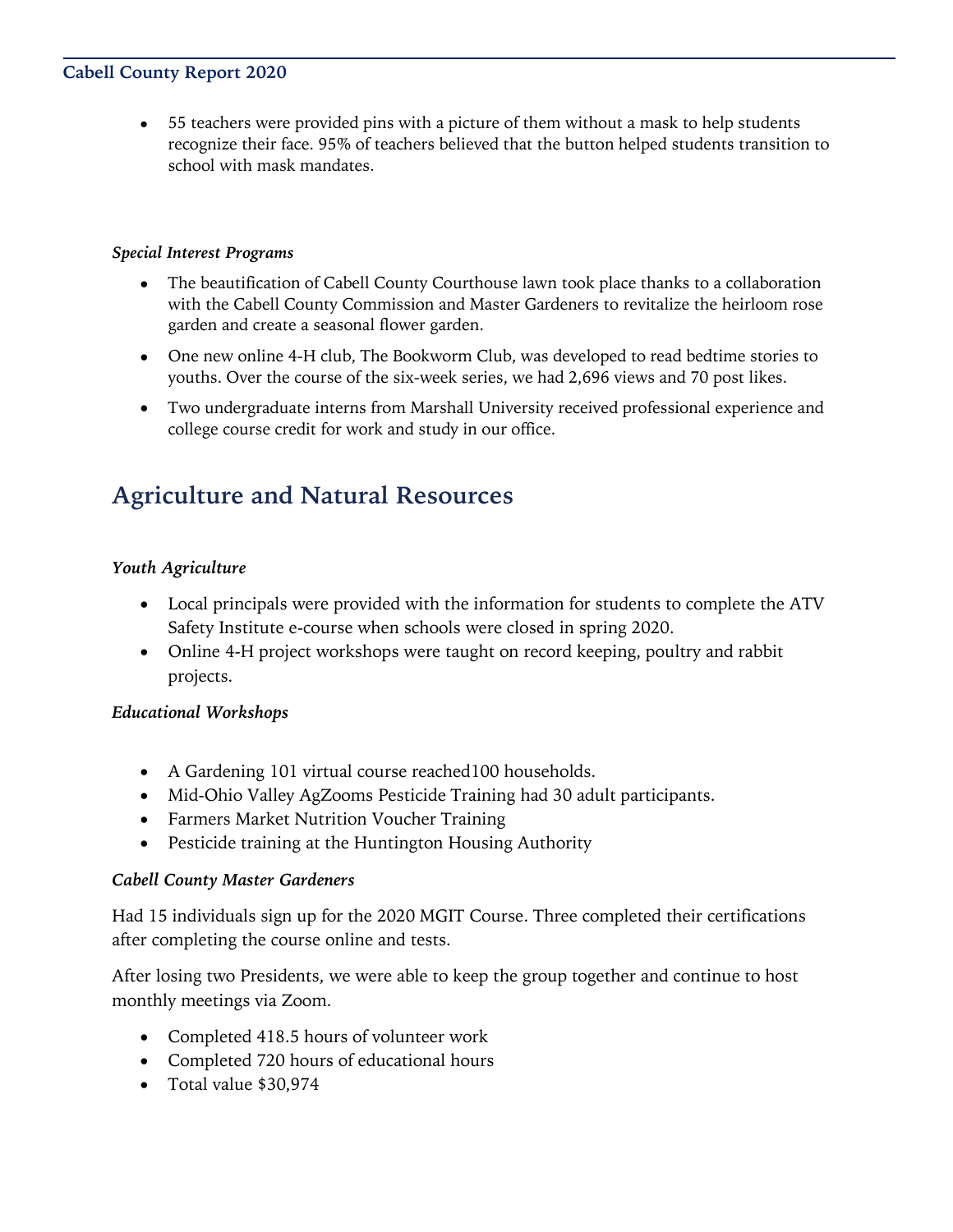#### **Cabell County Report 2020**

#### *Soil Samples*

Disseminated 332 soil test results. Up from 234 in 2019 and 129 in 2018.

#### *Research Garden*

Cucurbit Downy Mildew Research

- Grew 6 varieties:
	- o Silver Slicer Cucumbers,
	- o Kabocha Squash,
	- o Thunder Acorn Squash,
	- o Butternut Squash,
	- o Cantaloupe and
	- o Watermelon.
- Harvested:
- 3 bushels of cucumbers,
- 1 bushel of cantaloupe,
- 1 bushel of acorn squash,
- 1/2 bushel of butter and kabocha squash.

Produce donated to Grow Wayne, Extension volunteers and staff, Cabell County Courthouse employees.

#### *Current research*: *Fall 2020-Winter 2021*

Cabbage varieties have been distributed to two high tunnel cooperators in Barboursville and LeSage.

#### *WVU Extension Garden Calendars*

More than 1,400 garden calendars were distributed throughout the county.

### **Families and Health**

#### *Community Education*

• We worked with a local church to establish a community garden on 1.5 acres of land. Families from Cabell and Wayne counties participated in educational events to learn proper techniques of growing, harvesting and preparing produce.